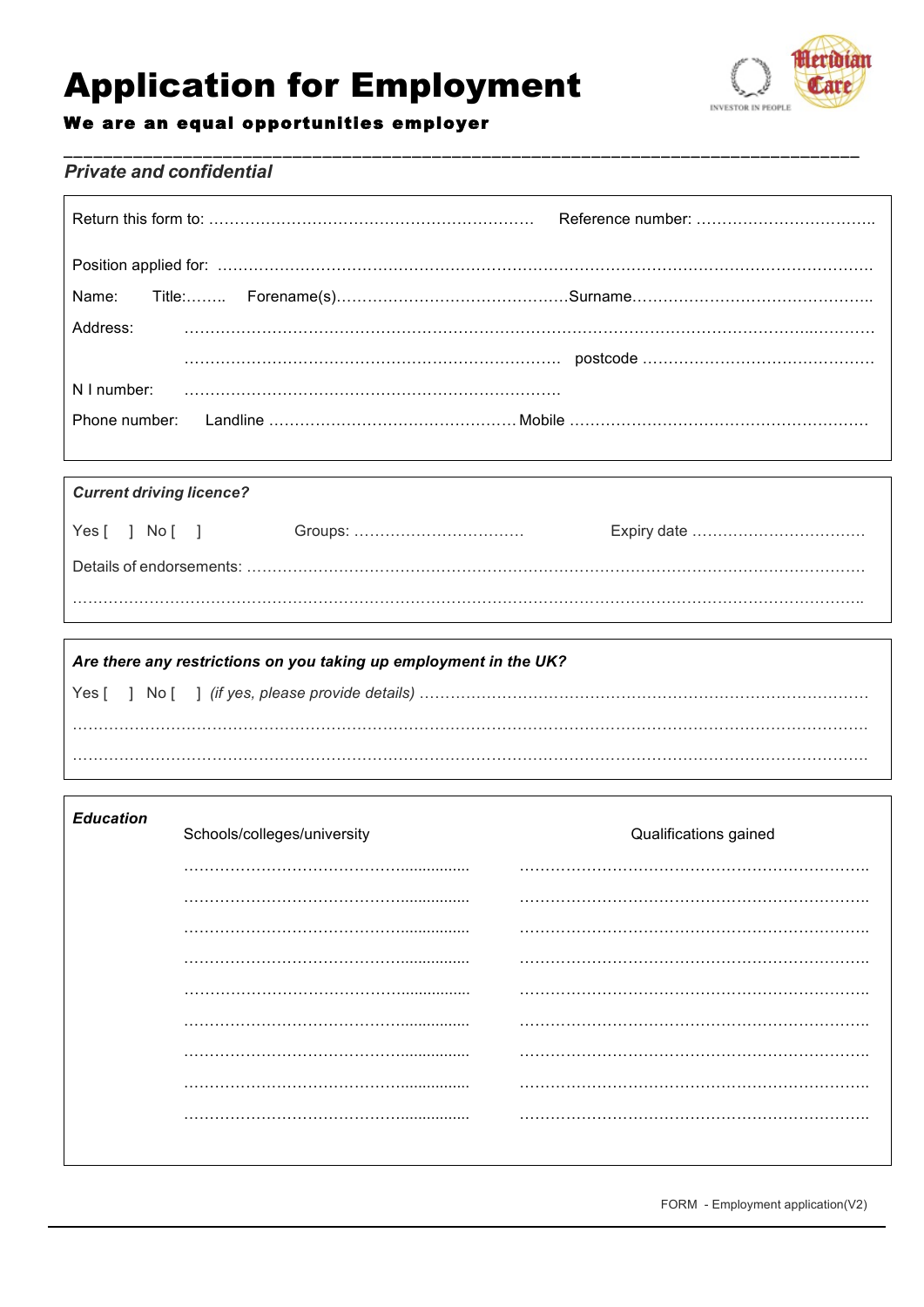| Employment history: (please complete in full and use a separate sheet if necessary) |  |                                                                                                                                                                                                                                |  |  |
|-------------------------------------------------------------------------------------|--|--------------------------------------------------------------------------------------------------------------------------------------------------------------------------------------------------------------------------------|--|--|
|                                                                                     |  |                                                                                                                                                                                                                                |  |  |
|                                                                                     |  |                                                                                                                                                                                                                                |  |  |
|                                                                                     |  |                                                                                                                                                                                                                                |  |  |
|                                                                                     |  |                                                                                                                                                                                                                                |  |  |
|                                                                                     |  |                                                                                                                                                                                                                                |  |  |
|                                                                                     |  |                                                                                                                                                                                                                                |  |  |
|                                                                                     |  | Reason for leaving: The Committee Committee Committee Committee Committee Committee Committee Committee Committee Committee Committee Committee Committee Committee Committee Committee Committee Committee Committee Committe |  |  |

| <b>Employment history:</b> (please complete in full and use a separate sheet if necessary) |  |  |  |
|--------------------------------------------------------------------------------------------|--|--|--|
|                                                                                            |  |  |  |
|                                                                                            |  |  |  |
|                                                                                            |  |  |  |
|                                                                                            |  |  |  |
|                                                                                            |  |  |  |
|                                                                                            |  |  |  |
| Reason for leaving:                                                                        |  |  |  |

| <b>Employment history:</b> (please complete in full and use a separate sheet if necessary) |  |  |  |
|--------------------------------------------------------------------------------------------|--|--|--|
|                                                                                            |  |  |  |
|                                                                                            |  |  |  |
|                                                                                            |  |  |  |
|                                                                                            |  |  |  |
|                                                                                            |  |  |  |
|                                                                                            |  |  |  |
| Reason for leaving:                                                                        |  |  |  |

| Employment history: (please complete in full and use a separate sheet if necessary) |                                                                                                                                                                                                                                |  |  |
|-------------------------------------------------------------------------------------|--------------------------------------------------------------------------------------------------------------------------------------------------------------------------------------------------------------------------------|--|--|
|                                                                                     |                                                                                                                                                                                                                                |  |  |
|                                                                                     |                                                                                                                                                                                                                                |  |  |
|                                                                                     |                                                                                                                                                                                                                                |  |  |
|                                                                                     |                                                                                                                                                                                                                                |  |  |
|                                                                                     |                                                                                                                                                                                                                                |  |  |
|                                                                                     |                                                                                                                                                                                                                                |  |  |
|                                                                                     | Reason for leaving: Fig. 2010. The Contract of Team and Team and Team and Team and Team and Team and Team and Team and Team and Team and Team and Team and Team and Team and Team and Team and Team and Team and Team and Team |  |  |
|                                                                                     |                                                                                                                                                                                                                                |  |  |

 $\mathsf{r}$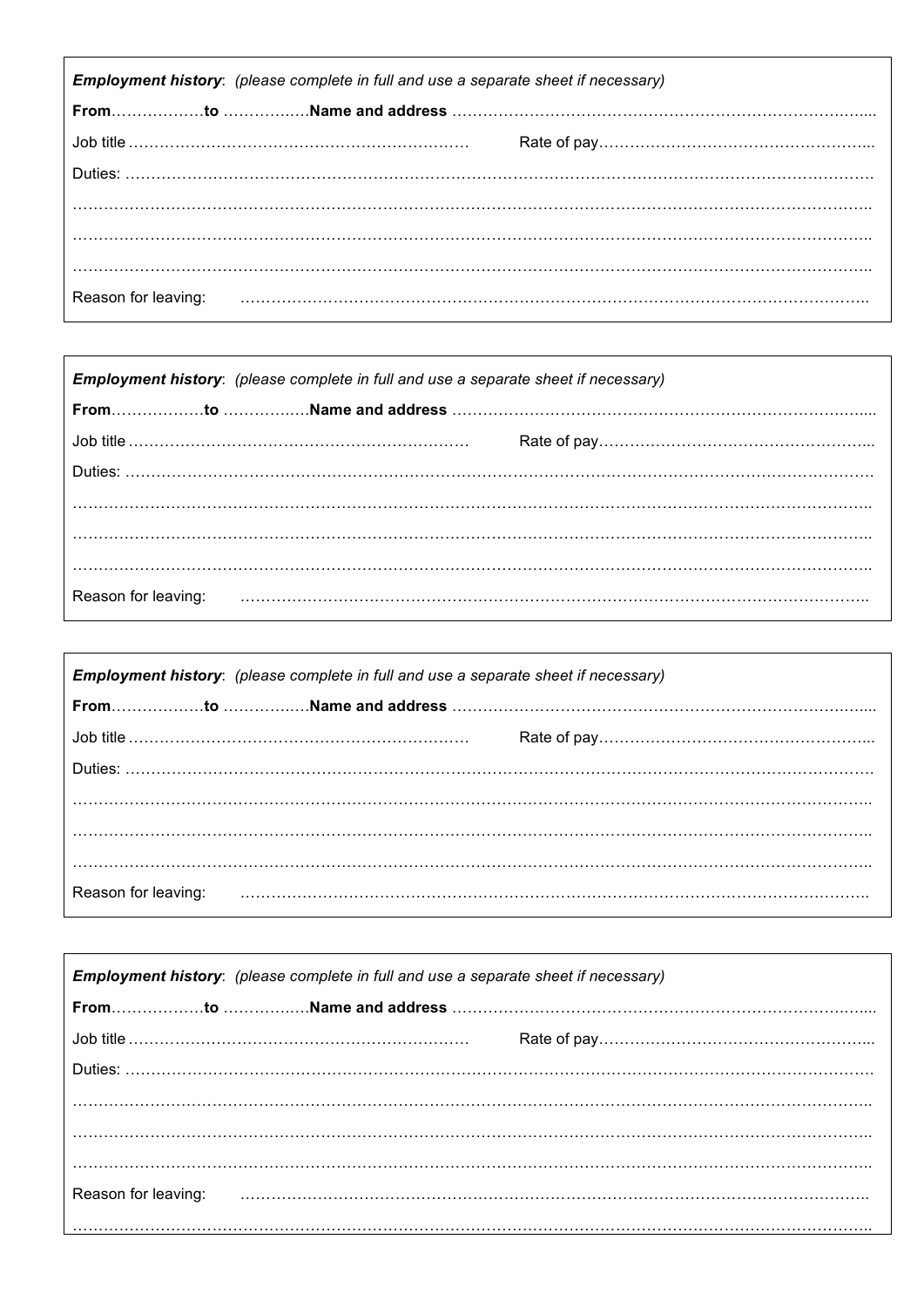| Current membership of professional bodies (ie CIPD, NMC) |  |  |  |  |  |  |
|----------------------------------------------------------|--|--|--|--|--|--|
|----------------------------------------------------------|--|--|--|--|--|--|

Please note any professional bodies you are a member of or are registered with:

………………………………………………………………………………………………………………………….................

#### *Gaps of Employment*

………………………………………………………………………………………………………………………….................

Please explain any gaps in your employment history where you did not work (eg maternity leave, recovering from operation etc)……………………………………………………………………………………………………………………….

……………………………………………………………………………………………………………………………………….

*Other employment:* Please state any other employment that you would continue with if you were to be successful in obtaining this position

**References**: Please note here the names and addresses of two persons from whom we may obtain both character and work experience references.

| Known in the capacity of (ie manager) | Known in the capacity of: (ie manager) |
|---------------------------------------|----------------------------------------|
|                                       |                                        |

………………………………………………………………………………………………………………………….................

*Leisure:* Please note here your leisure interests, sports and hobbies, other pastimes etc ………………………………………………………………………………………………………………………….................

*General comments:* Please detail your reasons for this application, you main achievements to date and the strengths you would bring to this post. Specifically, please detail how your knowledge, skills and experience meet the requirements of this role (as summarized in the person specification)

…………………………………………………………………………………………………………………………................. …………………………………………………………………………………………………………………………................. …………………………………………………………………………………………………………………………................. …………………………………………………………………………………………………………………………................. …………………………………………………………………………………………………………………………................. …………………………………………………………………………………………………………………………................. …………………………………………………………………………………………………………………………................. …………………………………………………………………………………………………………………………................. …………………………………………………………………………………………………………………………................. …………………………………………………………………………………………………………………………................. …………………………………………………………………………………………………………………………................. …………………………………………………………………………………………………………………………................. …………………………………………………………………………………………………………………………................. …………………………………………………………………………………………………………………………................. …………………………………………………………………………………………………………………………................. …………………………………………………………………………………………………………………………................. …………………………………………………………………………………………………………………………................. ………………………………………………………………………………………………………………………….................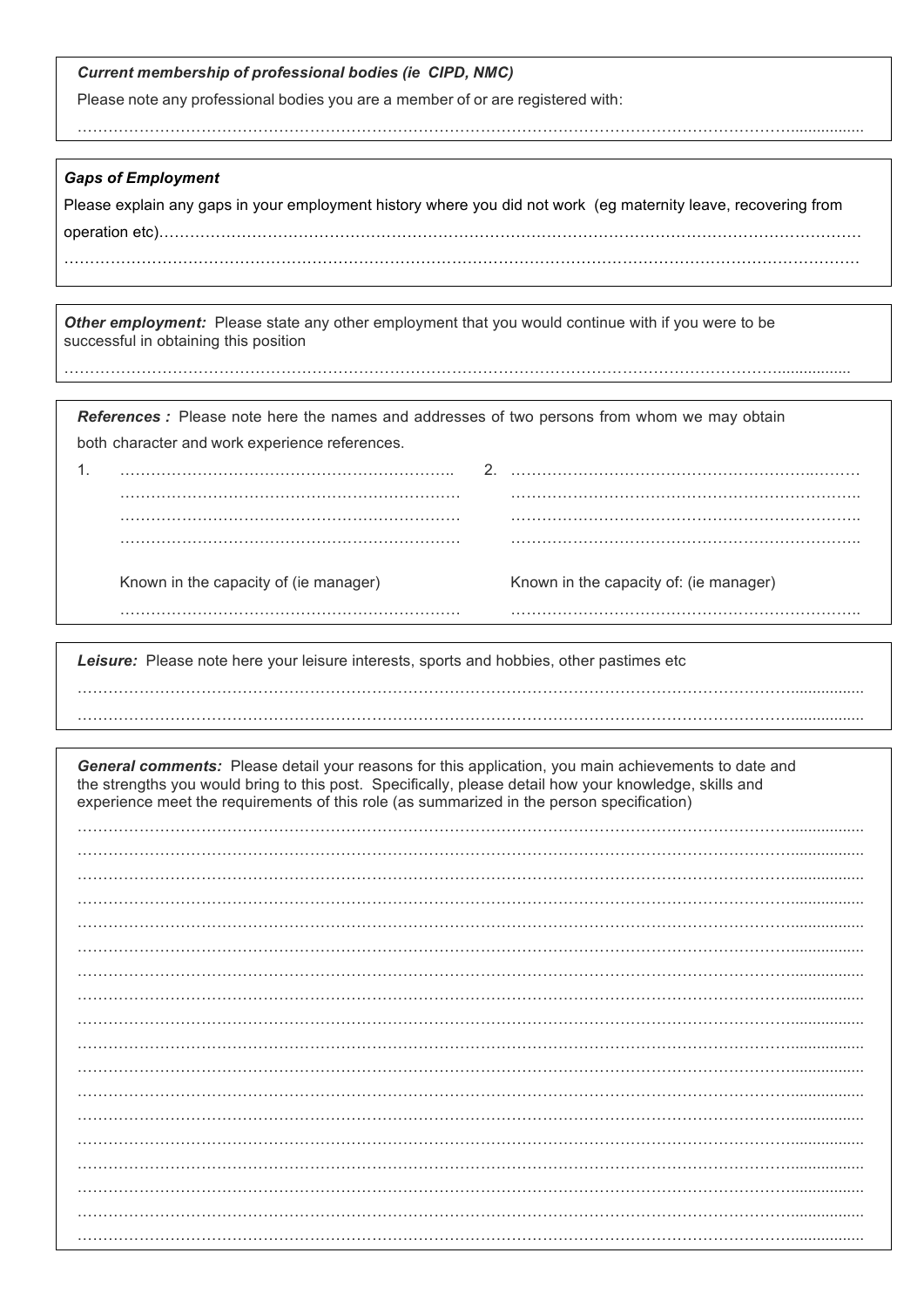*Cautions, rehabilitation and criminal records* Because of the nature of the work for which you are applying, this post is exempt from the provisions of Section 4(20 of the Rehabilitation of Offenders Act 1974, by virtue of the Exceptions Order 1975 as amended by the Exceptions (Amendment) Order 1986, which means that convictions that are spent under the terms of the Rehabilitation of Offenders Act 1974 must be disclosed and will be taken into account in deciding whether to make an appointment. Any information will be completely confidential and will be considered only in relation to this application.

In addition, you are required to submit a disclosure and Barring check/provide a PVG Scheme Record of Scheme Record Update. Any disclosure made by the Disclosure and Barring Service/Disclosure Scotland will remain strictly confidential.

Have you ever been convicted in a Court of Law and/or cautioned in respect of any offence? YES/NO *(delete as required).* If YES, please give details.

…………………………………………………………………………………………………………………………................. …………………………………………………………………………………………………………………………................. …………………………………………………………………………………………………………………………................. …………………………………………………………………………………………………………………………................. …………………………………………………………………………………………………………………………................. …………………………………………………………………………………………………………………………................. ……………………………………………………………………………………………………………………........................

#### *Special requirements: (care sector)*

Because this position involves the care of children and/or vulnerable adults, employment is dependent on the following:

- 1) Your written consent to obtaining a Disclosure and Barring certificate from the Disclosure and Barring Service/ Disclosure Scotland or an approved umbrella body or provision of a PVG Scheme Record/Scheme Record Update.
- 2) Such disclosure being acceptable to us.
- 3) Proof of identity birth of marriage certificate (where appropriate) and passport (if available)
- 4) Two satisfactory written references.
- 5) That you will supply a photograph of yourself for retention in your records.
- 6) Evidence of physical or mental suitability for your work.

#### *Declaration* **(Please read this carefully before signing this application)**

- 1. I confirm that the above information is complete and correct and that any untrue or misleading information will give my employer the right to terminate any employment contract offered.
- 2. Should we require further information and wish to contact your doctor with a view to obtaining a medical report, the law requires us to inform you of our intention and obtain your permission prior to contacting your doctor. I agree that the organisation reserves the right to require me to undergo a medical examination. In addition, I agree that this information will be retained in my personnel file during employment and for up to six years thereafter and understand that information will be processed in accordance with the Data Protection Act.
- 3. I agree that my previous employers may be approached for references. I also agree that should I be successful in this application, I will, if required, apply to the Disclosure and Barring Service/Disclosure Scotland for a Disclosure and Barring Certificate/PVG Scheme Record or Scheme Record Update. I understand that should I fail to do so, or should the disclosure or reference not be to the satisfaction of the company, any offer of employment may be withdrawn or my employment terminated.

Signed: ……………………………………………… Date: ………………………………………………..

All organizations using the Disclosure and Barring Service and/or Disclosure Scotland to help assess the suitability of applicants for positions of trust and who are recipients of disclosure information must comply fully with the relevant Code of Practice. Amongst other things this obliges them to have a written policy on the recruitment of ex-offenders. This must be given to all applicants for posts where a disclosure will be requested. The Code also requires such organizations to have a written policy on the correct handling and safekeeping of Disclosure information. To assist organizations in meeting this requirements a sample policy statement on the recruitment of ex-offenders will be included with any stationery requests for Form AP2(H).